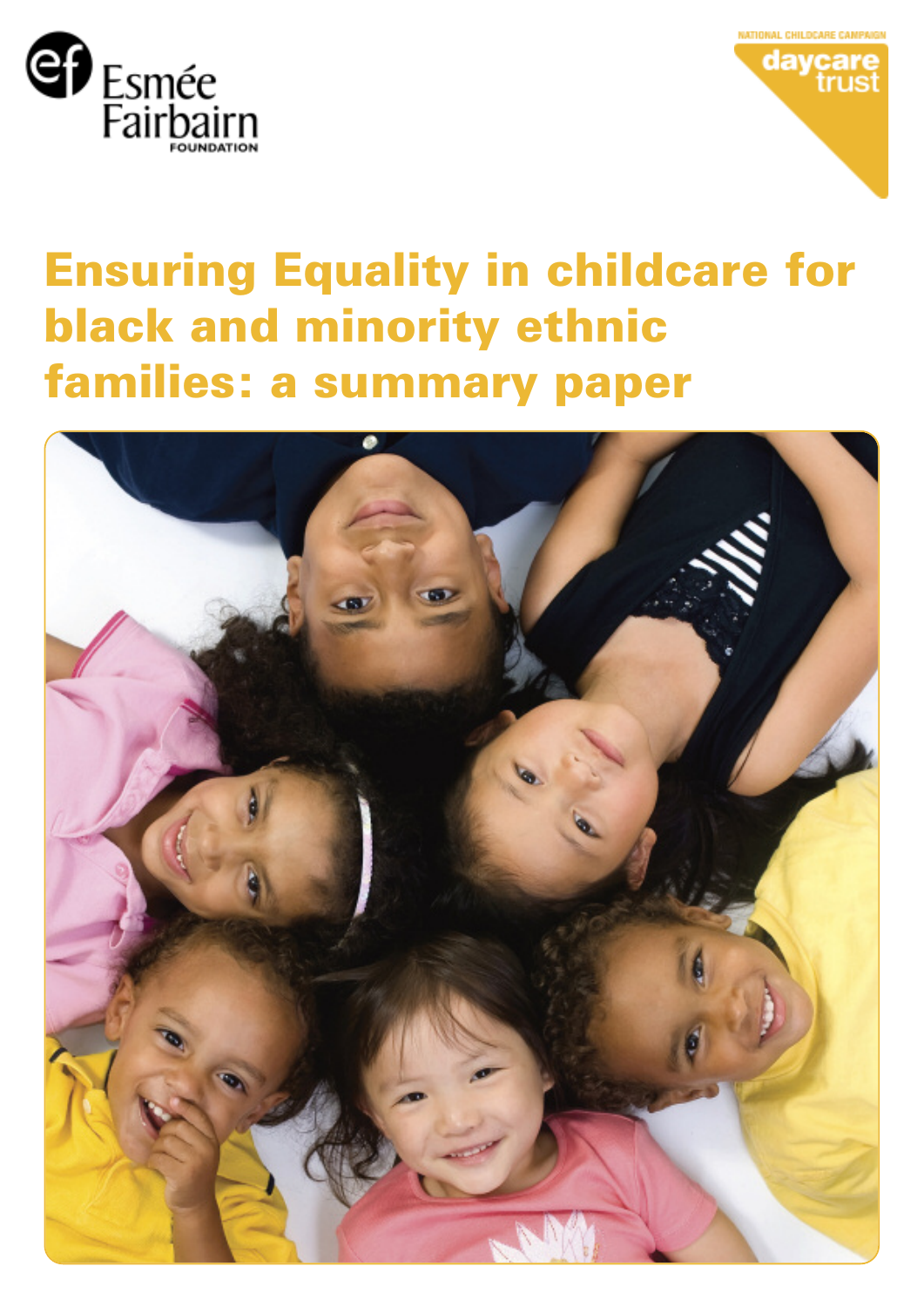# Introduction

A substantial body of evidence points to the positive benefits of childcare and early years education. In spite of multiple developments in childcare policy over recent years, research from Daycare Trust confirms that black and minority ethnic (BME) families are less likely to be accessing good quality childcare which can help support them in overcoming disadvantage and poverty.

This is the final paper from Daycare Trust's Ensuring Equality project, funded by the Esmée Fairbairn Foundation, which aims to:

- **●** explore the use of childcare services among black and minority ethnic families;
- **●** raise awareness of the specific needs of different ethnic minority families; and
- **●** make the voices of these families heard.

#### **The Ensuring Equality project**

This paper summarises the findings from the research undertaken during the project. 1

## Policy developments since 2004

Three over-arching policy developments in recent years encompass the Government's approach to childcare for all parents, including those from BME groups.

#### **The childcare strategy**

The Ten-Year Strategy for childcare in England, published in December 2004, set out the Government's vision of childcare to *"ensure that every child gets the best start in life and to give parents more choice about how to balance work and family life."*<sup>1</sup> The key strategies aimed at delivering this vision are the entitlement to free parttime early years education; wraparound care and extended schools; delivering full daycare for underthrees; developing 3,500 children's centres; and improving the affordability of childcare. The Ten-Year Strategy highlighted the low take-up of childcare among some ethnic minorities communities and outlined the steps local authorities should take in meeting the needs of BME communities.

#### **Reports from the Ensuring Equality project**

*Ensuring Equality: black and minority ethnic families' views on childcare* (June 2006) contains two papers, the first draws on a series of focus groups with parents and carers on their experiences of accessing childcare and the gaps in provision. The second paper, by the National Centre for Social Research, includes secondary analysis of the Parents' Childcare Survey series to investigate the take-up of childcare and other related issues.

*Listening to black and minority ethnic parents about childcare* (August 2007) reports on eight focus groups and a small-scale questionnaire with BME parents. The research explored BME families' use of, views on, and needs for childcare.

*The black and minority ethnic childcare workforce* (March 2008) presented findings from a series of focus groups with BME childcare workers on their experiences of and views on providing childcare to families from BME communities.

*Local approaches to ensuring childcare for black and minority ethnic families* (May 2008), examines what is being done at a local level to monitor ethnicity within childcare settings and how this data is used to increase the take-up of childcare by BME families.

**1. All the reports are available from Daycare Trust. Please contact us for details 020 7840 3350 or visit our website: www.daycaretrust.org.uk**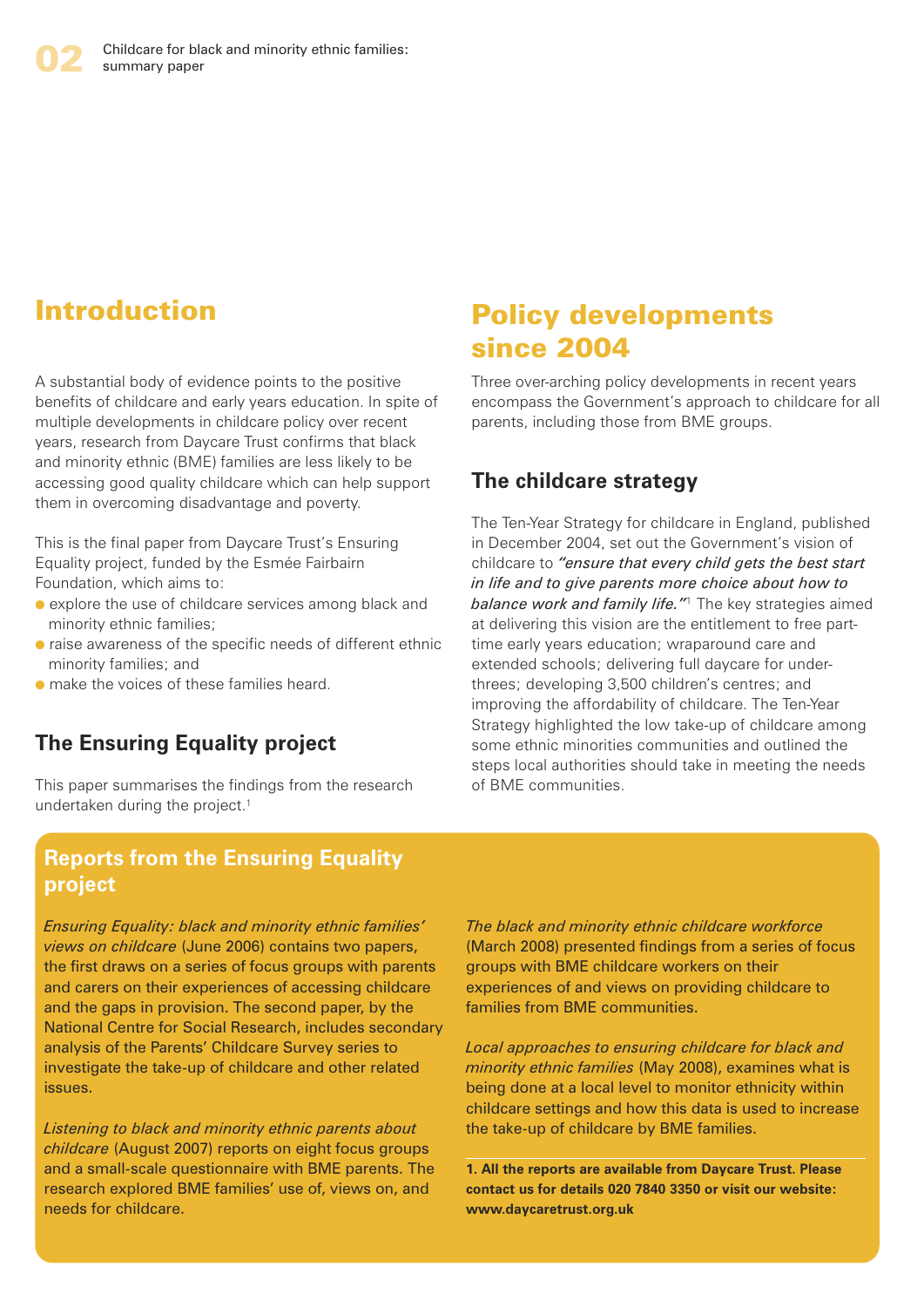

#### **The Childcare Act 2006**

The Ten-Year Strategy announced that, from 2008, local authorities would have a duty to secure sufficient provision to meet local childcare needs. This country's first ever Childcare Act was passed in July 2006 and sets the legal framework for local authorities in surveying local need, ensuring sufficient childcare places are available locally and raising the quality of services.

The Act places a duty on local authorities to assess the sufficiency of childcare in their area at least every three years. The first of these 'Childcare Sufficiency Assessments' was due for completion prior to April 2008 when the duty to ensure sufficiency came into force. When completed, the assessments may provide for a better understanding of the trends of childcare take-up among various ethnic groups. As there is no legal requirement for local authorities to conduct ethnic analysis however, the strength of the data may vary from area to area.

Section 6 of the Act gives local authorities a new duty of securing sufficient childcare. In relation to ethnicity, it places the following duties on local authorities:

- **●** To work with providers to secure childcare that is suitable for, and inclusive of children at risk of exclusion. such as…children from ethnic minority groups, and refugees and asylum seekers.
- **●** To secure childcare, including out of school care, for older children that is inclusive and that pays particular regard to the needs of children at risk of exclusion. They may place conditions on providers they support to promote childcare that is appropriate and inclusive, such as providing relevant training in equality and diversity issues.

Other sections of the Act relate to the duty to provide information, advice and training to childcare providers and practitioners and also the duty to secure prescribed early years provision for three- and four-year olds.

*For a full analysis of the progress made on the childcare strategy, see* **Childcare nation? Progress on the childcare strategy and priorities for the future** *by Daycare Trust and the National Centre for Social Research.*

#### **The PSA target**

Since the 2004 Spending Review, the Department for Children, Schools and Families (DCSF) and the Department for Work and Pensions (DWP) have been jointly responsible for a Public Service Agreement (PSA) target to increase the take-up of childcare among disadvantaged groups.

*"As a contribution to reducing the proportion of children living in households where no one is working, by 2008, increase the number of children in lowerincome working families using formal childcare by 120,000."*

The target will be achieved if the number of children in lower-income working families using childcare increases from the 2005 baseline of 615,000 to 735,000 by March 2008. Progress will be assessed using the Parents' Childcare Survey, which is now expected to be published in summer 2008 after some delay.

The PSA target illustrates the Government's commitment to the issues which the Ensuring Equality project is addressing. As BME families are more likely to come from low-income groups, the DCSF has initiated work at both a national and local level to examine means by which these families can be encouraged to use childcare. This has included a national take-up campaign that ran between March and November 2007 and included tailored information for BME families. In addition, DCSF has worked with local authorities to improve the quality of information available to parents and other government departments to raise awareness of issues such as financial support for parents to enable childcare use. A useful report of local initiatives is shortly to be published by the DCSF.<sup>2</sup>

<sup>2.</sup> Oppenheim, C (2008) *Increasing the take-up of formal childcare among Black and Minority Ethnic Families and families with a disabled child*, (DCSF)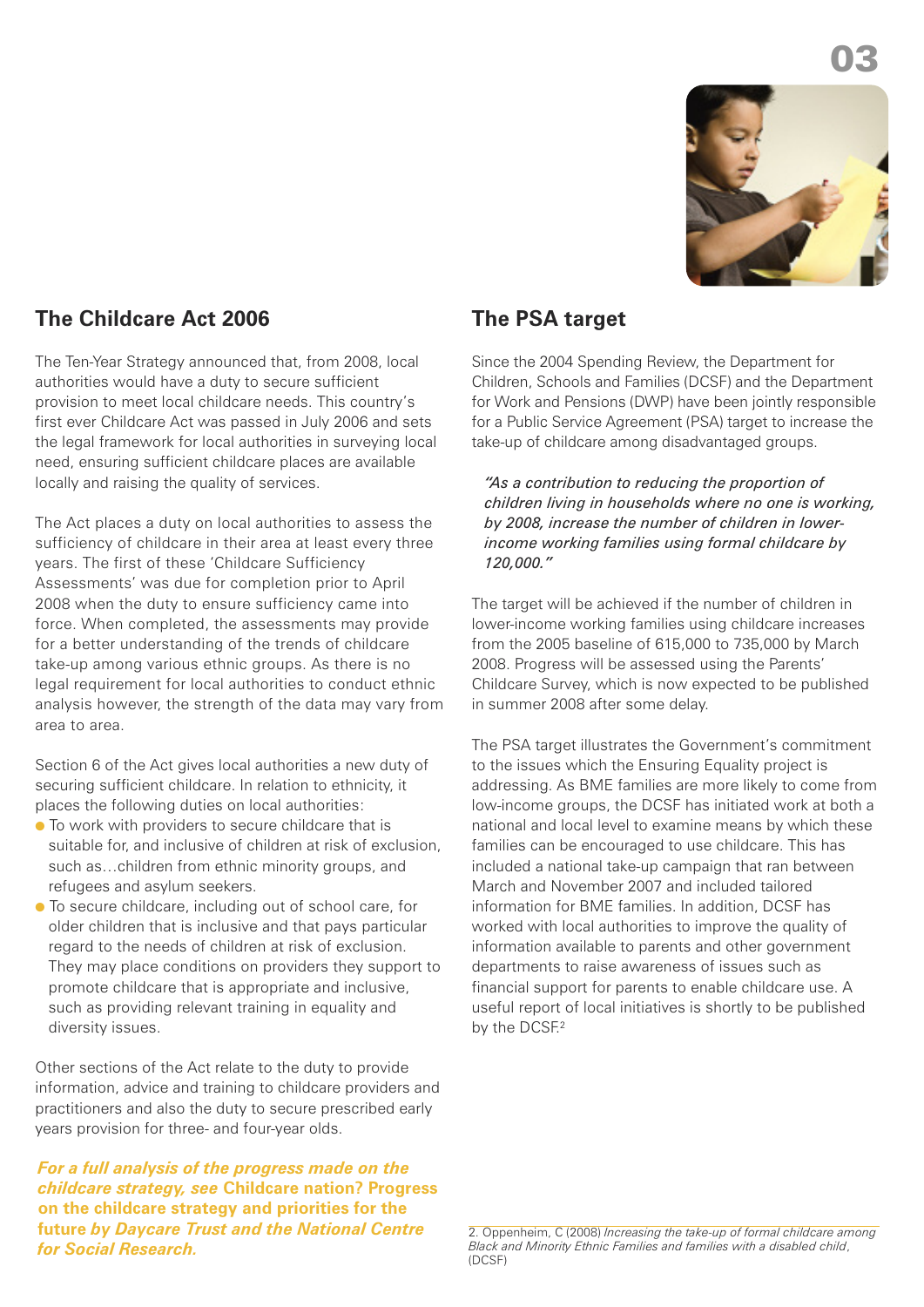## Use of childcare

*"I think this community we live in needs a lot of stuff like (play buses). That's how I first got started, ten months after I first actually realised Sure Start even existed – that was the first thing I accessed."* **Pakistani mother, Rotherham**

Childcare use varies substantially between different ethnic groups. The 2006 Ensuring Equality report (analysing the 2004 Parents Childcare Survey<sup>3</sup>) showed that overall, families from ethnic minority groups were less likely to have used childcare (including both formal and informal) over the previous year than white families (74 per cent compared to 88 per cent). But levels of usage varied significantly between different minority ethnic groups with Black Caribbean families having similar levels to white families (84 per cent) whereas this figure drops to 68 per cent for Bangladeshi families. Rates of take up of formal childcare used in the previous week showed Black Caribbean families most likely to have used formal care (54 per cent) compared to just 34 per cent of Bangladeshi families, with the figure for white families standing at 41 per cent. <sup>4</sup> It had been hoped that these figures would be updated for this paper using the 2007 Parents' Childcare Survey. However, delays to the publication date of the survey have prevented this being possible.

Reflecting the quantitative data, the focus groups conducted with parents as part of Ensuring Equality found that there was considerable variety in the use of childcare services. Many of the Black Caribbean parents had used childcare, and all the Black African parents wanted to use childcare. On the other hand, many Bangladeshi parents appeared never to have considered childcare as an option for them and had low levels of awareness of services.

For many BME families, childcare is an option they might not have previously considered and making that first step can be challenging. A very strong finding from the Ensuring Equality focus groups was that many BME parents required outreach work to get them engaged with childcare. New migrants in particular often need reassurance about the quality of childcare and about the potential benefits for themselves and their children. Services such as 'playbuses' and 'stay and play' sessions

were identified by parents as particularly useful. Other appropriate ways of engaging new migrant families with childcare settings – and of increasing their confidence in childcare – may be through free taster sessions, or providing services tailored to the parents' interests, such as English lessons while the child is cared for.

### Experiences of and views on childcare

*"My daughter's the only family I've got – I'm not going to send her to someone I don't trust."* **Black African mother, Sheffield**

Minority ethnic families are more likely to be living below the poverty line, to have larger families and lower levels of educational qualifications, skills and experience. Consequently children from these families have a higher risk of poor outcomes in the future. A considerable body of evidence has shown the substantial benefits of early years education and care for children – such as improved cognitive and language skills. <sup>5</sup> The Effective Provision of Pre-school Education (EPPE) study also highlights that disadvantaged children are likely to benefit significantly from good quality pre-school experiences. <sup>6</sup> Therefore access to, and use of, high quality childcare among ethnic minority families may be effective in helping to improve overall outcomes for these families.

The majority of parents who took part in the Ensuring Equality focus groups felt very positively about the benefits that the right childcare can have for their children and families. Benefits to themselves include the opportunities it provides them to work or study, to attend English classes, and to socialise. Many of the parents emphasised the benefits of childcare for preparing their children for school, giving opportunities to play and to socialise with other children. For those for whom English was not their first language, childcare was seen as an opportunity to learn English. Some parents spoke of the need to convince other family members of the benefits of childcare for the child and blamed the media and government policies for focusing too much on getting mothers into paid work rather than the benefits of childcare for children.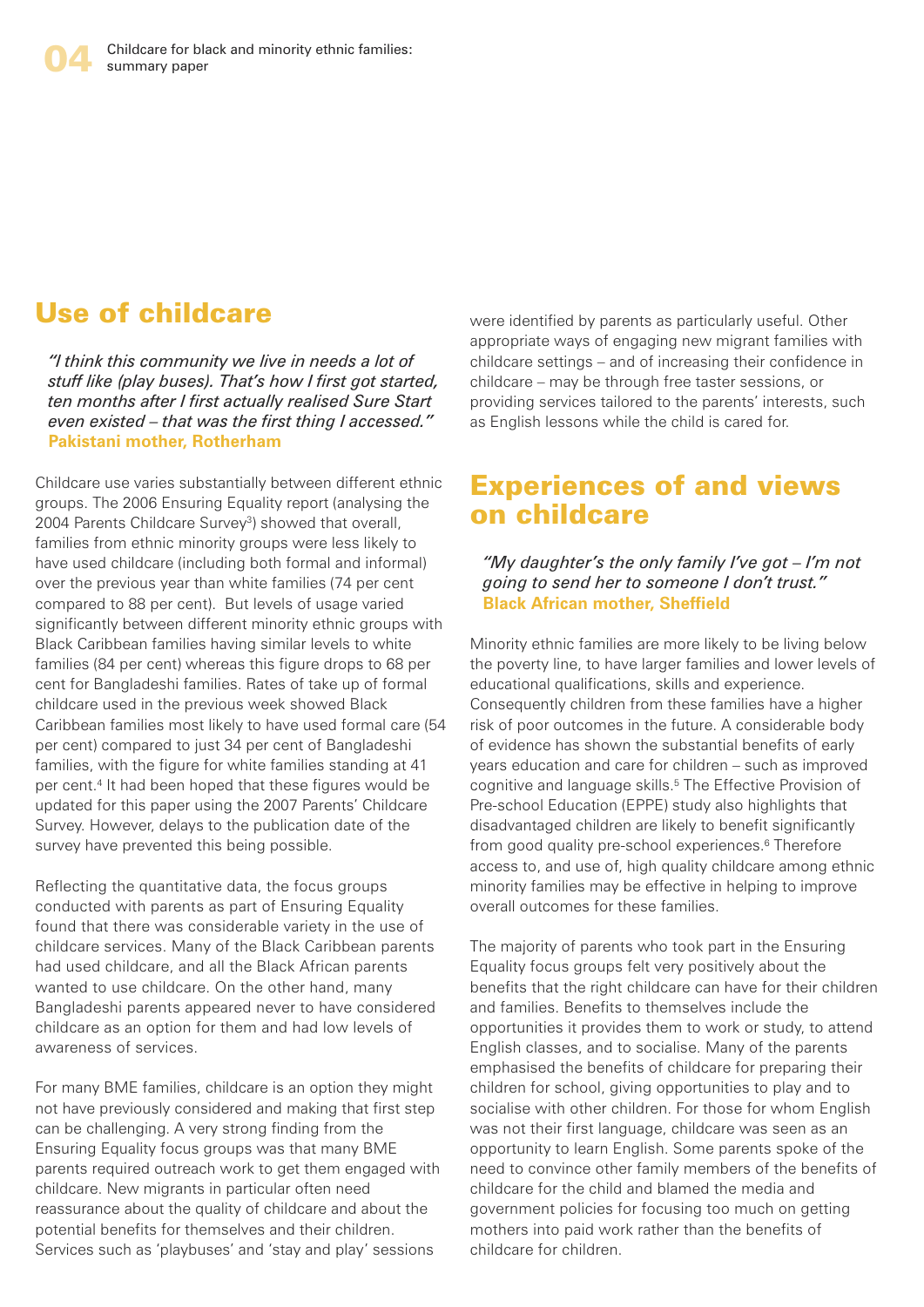

While some parents spoke of negative experiences of childcare, these were generally in reference to one-off events or encounters with individual childcare workers, and did not have long-term impacts on their use of childcare. For the majority of parents the safety and security of their children was their primary concern. Some parents felt reassured by police checks being carried out on staff and others judged the experience, maturity, qualifications and turnover of the workforce as key indicators of quality.

Some parents preferred group care (nurseries) rather than childminders, feeling that it was safer, of higher quality, and more education-based than childminders. This is also reflected in other research with Pakistani and Bangladeshi mothers who felt that nurseries have more rigorous procedures and trained staff than childminders. <sup>7</sup> Although some parents in the Ensuring Equality focus groups did feel that childminders could be more appropriate for younger children, particularly those aged under one.

Virtually all parents spoken to agreed that having consistent staff that they could communicate with, trust, and get to know over time is essential in order for them to feel comfortable using childcare.

#### Gaps and needs/barriers

*"They are used to having their mother language so it is really a shock when you know someone is talking to them in English and they don't know a word…when my daughter was here, there were staff who would speak in Urdu…so it was very comfortable for her to settle in."* **Pakistani mother, Sheffield**

A literature review published in 2005 highlighted that childcare providers in the UK in the main have a high awareness and responsiveness of cultural issues compared to countries which employ a 'colour blind' approach (such as Australia). <sup>8</sup> However, families from BME communities in the UK still encounter numerous barriers to accessing childcare including: accessing information, costs, location of services, as identified by previous research by Daycare Trust. <sup>9</sup> Work by Box et al identified some potential additional barriers such as workforce, communication, language and cultural considerations. 10

Language continues to be a particularly difficult barrier for some BME communities. Services designed to overcome communication issues, whilst improving, are still variable in many parts of the country: A recent report from Ofsted commented:

*"Support in children's centres for children from minority ethnic groups was sometimes patchy, particularly for children who used English as an additional language."* <sup>11</sup>

Many BME parents in the Ensuring Equality focus groups preferred a mix of cultures at a childcare setting and some felt that they could only feel comfortable leaving their children in childcare if there was a childcare worker of the same ethnicity. However, some parents felt that awareness of their cultural and religious needs was more important than the culture of the carers. For some parents whose first language was not English, the ability to communicate with at least one worker at the setting was preferred.

Cost was identified by all BME parents in the Ensuring Equality focus groups as a key barrier to using childcare. Those who were claiming the childcare element of Working Tax Credit felt it wasn't enough and for some BME parents in low or no income households even heavily subsidised childcare costs can pose a barrier. Families who were claiming Income Support also commented on the difficulties of affording childcare.

<sup>3.</sup> The Parents' Childcare Survey is run by the National Centre for Social Research on behalf of the Department for Children, Schools and Families. A baseline survey was conducted in 1999, and repeated in 2001. In 2004 this survey was combined with another survey series focusing on threeand four-year olds.

<sup>4.</sup> Daycare Trust and National Centre for Social Research (2006) *Ensuring Equality: black and minority ethnic families' views on childcare* 5. See, for example, Sylva K, et al (2004) *The Effective Provision of Preschool Education Project: Findings from the Early Primary Years*, DfES 6. Sylva K, Melhuish M, Sammons P, Siraj-Blatchford I, Taggart B (2004) *The Effective Provision of Pre-school Education Project: final report* DfES 7. Aston, Hooker, Page, Willison (2007) – *Pakistani and Bangladeshi women's attitudes to work and family* (DWP)

<sup>8.</sup> Bell A, Bryson C, Barnes M & O'Shea R (2005) *Use of Childcare Among Families from Minority Ethnic Backgrounds* (DfES)

<sup>9.</sup> Daycare Trust (2004) *Parents Eye: Building a vision of equality and inclusion in childcare services.*

<sup>10.</sup> Box L, Bignall T, Butt J (2001) *Supporting parents through provision of childcare, Discussion Paper 2 Black and Minority Famililes Policy Forum* (REU)

<sup>11.</sup> Ofsted (2008) *How well are they doing? The impact of children's centres and extended schools*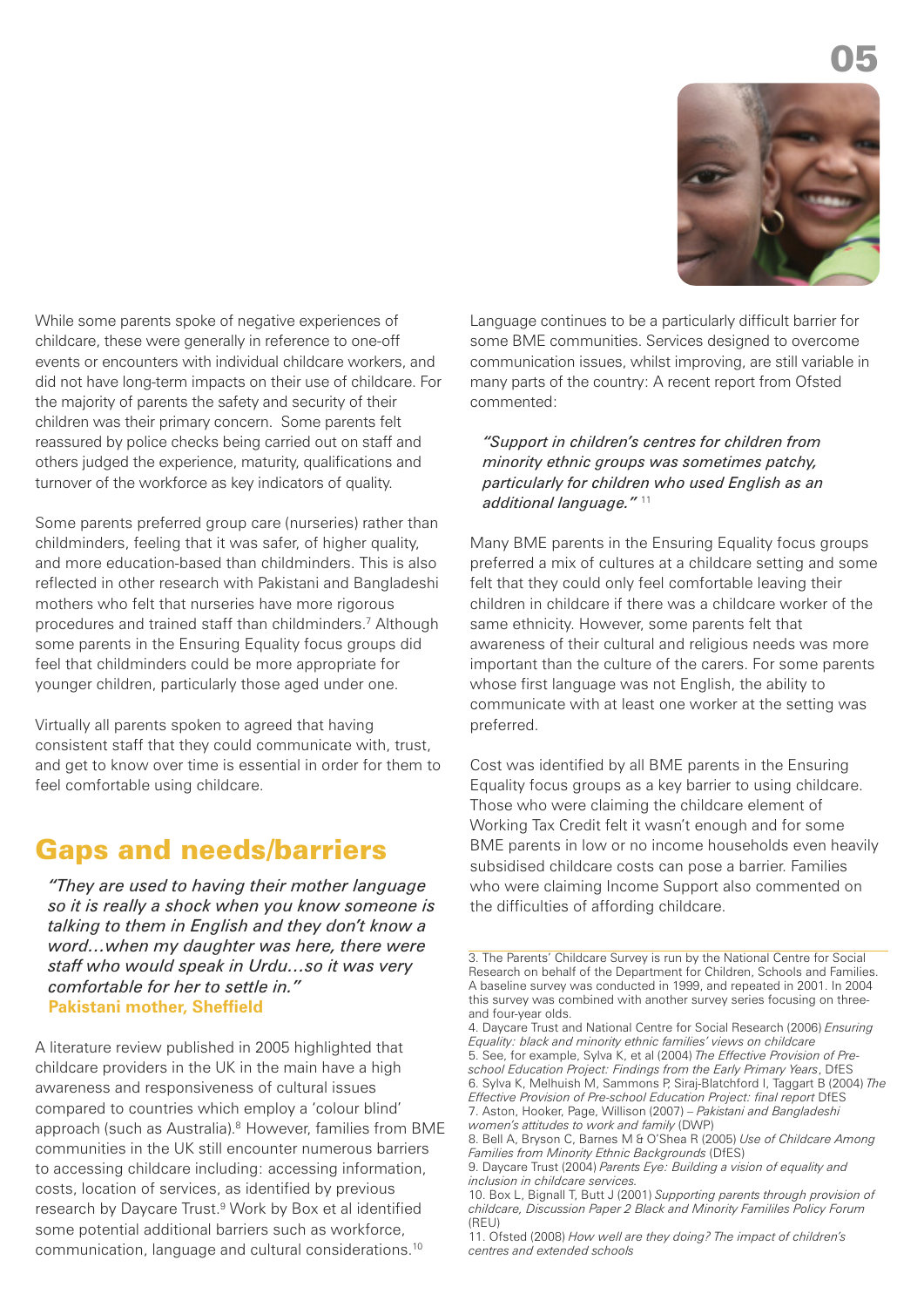Parents in the Ensuring Equality focus groups identified a number of other gaps in the childcare service that impact on their uptake of childcare and also their employment prospects. A lack of flexible hours of childcare provision in the evening, night-time and weekend and also when children are sick, mean that many BME parents – and especially lone parents – are restricted to training and jobs that fit the hours that childcare is available. Although many white parents struggle with finding childcare at atypical times if they need it, there is evidence that BME communities are more likely to be working at the weekends or late at night. <sup>12</sup> The Ensuring Equality focus groups also found that BME parents felt there is a need for more varied and inclusive types of childcare such as parent and toddler groups, more inclusive provision for fathers, and services for older children.

## Information provision and consultation/ parental input

*"People tend to rely on friends for information. Many don't know about the Sure Start even though it's very local. Services are not seen as very relevant."* **Worker speaking on behalf of group of Somali women, Greenwich, London**

The Ensuring Equality research found that, similar to a large proportion of white parents, many BME parents had a general lack of awareness about childcare services or where to get information from. However, Bangladeshi families, asylum seekers and refugees had particularly low levels of awareness of childcare services and where to access information.

A report from the Department for Work and Pensions found a similarly low level of awareness about local childcare services among Pakistani and Bangladeshi mothers, mainly because they hadn't looked into it. A few had been contact with their local Sure Start office which was spoken of very highly. <sup>13</sup> This is particularly relevant because for many ethnic minority families settling in the UK, formal childcare can be a completely new cultural concept. Some families may not be looking for childcare simply because they do not know it exists.

In the Ensuring Equality focus groups conducted in 2006, few families had heard of Sure Start, Children's Information Services and the early education entitlement. Many parents were reliant on specific services and settings they were already accessing to provide links to other services they might require and many suggested health centres and health visitors as good sources of information.

Outreach and verbal information provision was identified by parents during the Ensuring Equality project as most appropriate to engage BME parents in services. Face to face childcare information provision, preferably in the parent's first language, is more likely to be understood and acted on. Many parents recalled their first exposure to childcare and information on childcare as being through outreach activities such as 'playbuses' and health visitors. There is still progress to be made in this area though – as recently as January 2008 an Ofsted report highlighted that some children's centres were still weak in reaching out to minority ethnic families:

*"In one in 10 children's centres, families from minority ethnic groups were not accessing services fully, partly because the centre had not identified them. Some staff attributed this to their lack of confidence and experience of working with diverse communities. In some cases, due to insufficient communication with the local authorities, the centres were not always aware of existing and newly arrived groups, such as asylum seekers."*

Most BME parents consulted with during the Ensuring Equality project wanted a say in how their childcare setting is run and many wanted input into how childcare is developed more generally. Some refugees and asylum seekers spoke of their reluctance to complain to childcare workers for fear of them taking it out on their child and/or jeopardising their immigration status. Other parents spoke of the importance of open communication with setting staff and of their preference for group consultation such as through parent boards.

12. Bell et al (2005) Op cit 13. Aston, Hooker, Page, Willison (2007) – *Pakistani and Bangladeshi women's attitudes to work and family* (DWP) 14. Kinnaird et al (2007) *Childcare and Early Years Providers Survey 2006: Overview report*, DfES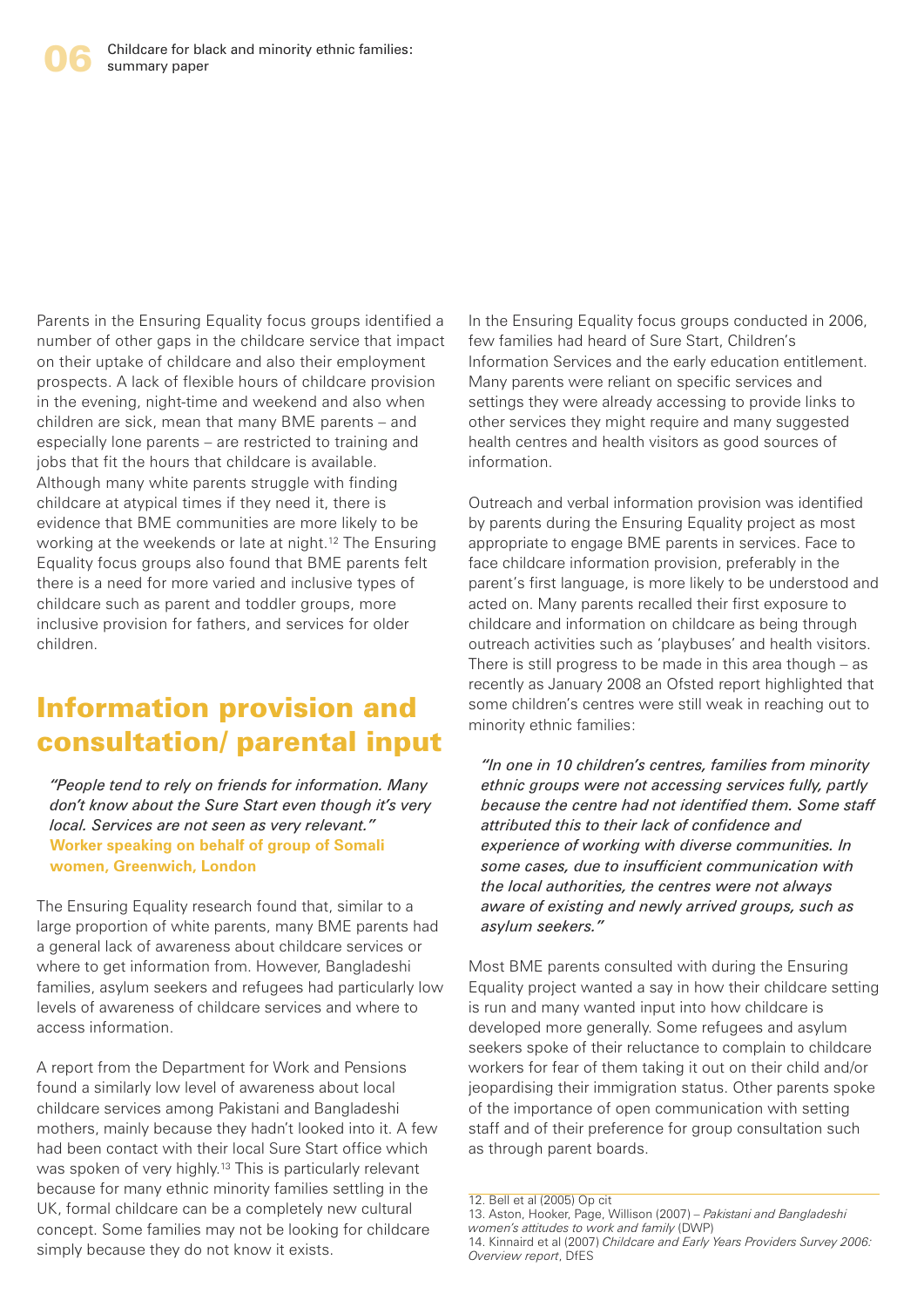

## **Workforce**

*"We try and tackle all of those [cultural requirements] possibly at contract stage. We spend an hour, possibly more, doing contracts with them when we're offering them a nursery place. So we'd ask them how they want us to manage their child, what their religious beliefs are, what their child can or cannot eat, what activities or what festivities their child can or cannot take part in? So in the first instant we would like to cover all of that."*

**Children's Centre manager, Lambeth**

In 2006, 9 per cent of full day care staff and 6 per cent of childminders were from BME groups. The total number of BME staff in the early childcare workforce grew slightly between 2001 and 2006 from 15,600 to 16,600. However this 6 per cent increase was substantially below the 22 per cent increase in the childcare workforce as a whole. 14

Findings from earlier Ensuring Equality research which found that while many parents preferred childcare workers of the same ethnicity as them, the majority prioritised workers who understood their culture and that they could communicate with. In response to this, later work for the Ensuring Equality project, using focus groups and in-depth individual interviews, explored the views of the BME childcare workforce on the effective engagement of BME families; issues around recruiting and retaining childcare workers from BME groups and the extent to which this addresses the question of how to increase uptake among ethnic minorities currently less inclined to use childcare.

Participants felt that despite efforts, some of the most vulnerable ethnic minority families remain disengaged with childcare services and perceive that childcare is not meant for people like them. Participants suggested a number of ways to improve engagement of BME families with childcare services such as: the promotion of childcare to BME families by members of the same ethnic communities and the creation of familiar and comfortable childcare environments, suitable for a diverse range of needs.

The BME workforce interviewed for Ensuring Equality identified a range of pro-active ways to address the various cultural and ethnic needs of the families they serve. For instance, they felt that individual needs and cultural requirements can and should be addressed when a family first makes contact with a setting – in this way an open dialogue is created with parents, ensuring their needs are met and enhancing their level of familiarity with the setting. Language difficulties can be addressed through good communication skills and attentiveness. In cases where parents had little or no English, interpreters can be used. Participants also spoke of the need to build a rapport with BME families and to embrace cultural differences within the childcare setting.

Participants generally felt that the childcare workforce is sufficiently ethnically diverse, although some gaps were identified – in particular the lack of male BME childcare workers. They argued that ethnically 'matching' the childcare workforce to the local community is not practical or necessary. Two important reasons for this were: that the ethnic composition of communities in England is in constant flux, making it difficult to maintain an ethnic 'match' between childcare workers and local families; and that the ethnicity of a childcare worker is less important than their ability to provide high quality care and education. Participants did believe however that having an ethnically diverse childcare workforce is important for a number of reasons. Firstly, it gives the right messages to BME families considering taking up childcare, enhancing feelings of belonging. Secondly, it is beneficial for children to be exposed to a range of ethnicities and cultures in their early years, increasing tolerance and acceptance. Finally, it is beneficial for race relations generally, creating a situation where different ethnicities interact and establish relationships.

Participants were very proud and passionate about their chosen career and many of them expressed frustration that the childcare profession is often misunderstood and seen as having a low status. They also believed that this lack of understanding of the role and qualifications of childcare workers impacts on recruitment and retention into the workforce. Improving the terms and conditions of childcare workers and increasing awareness of what their role involves are seen as crucial steps to recruiting and retaining childcare workers. These concerns extend beyond just the BME members of the workforce, and form part of the focus of a recent IPPR report, *For Love or Money: pay, progression and professionalisation in the 'early years' workforce*.